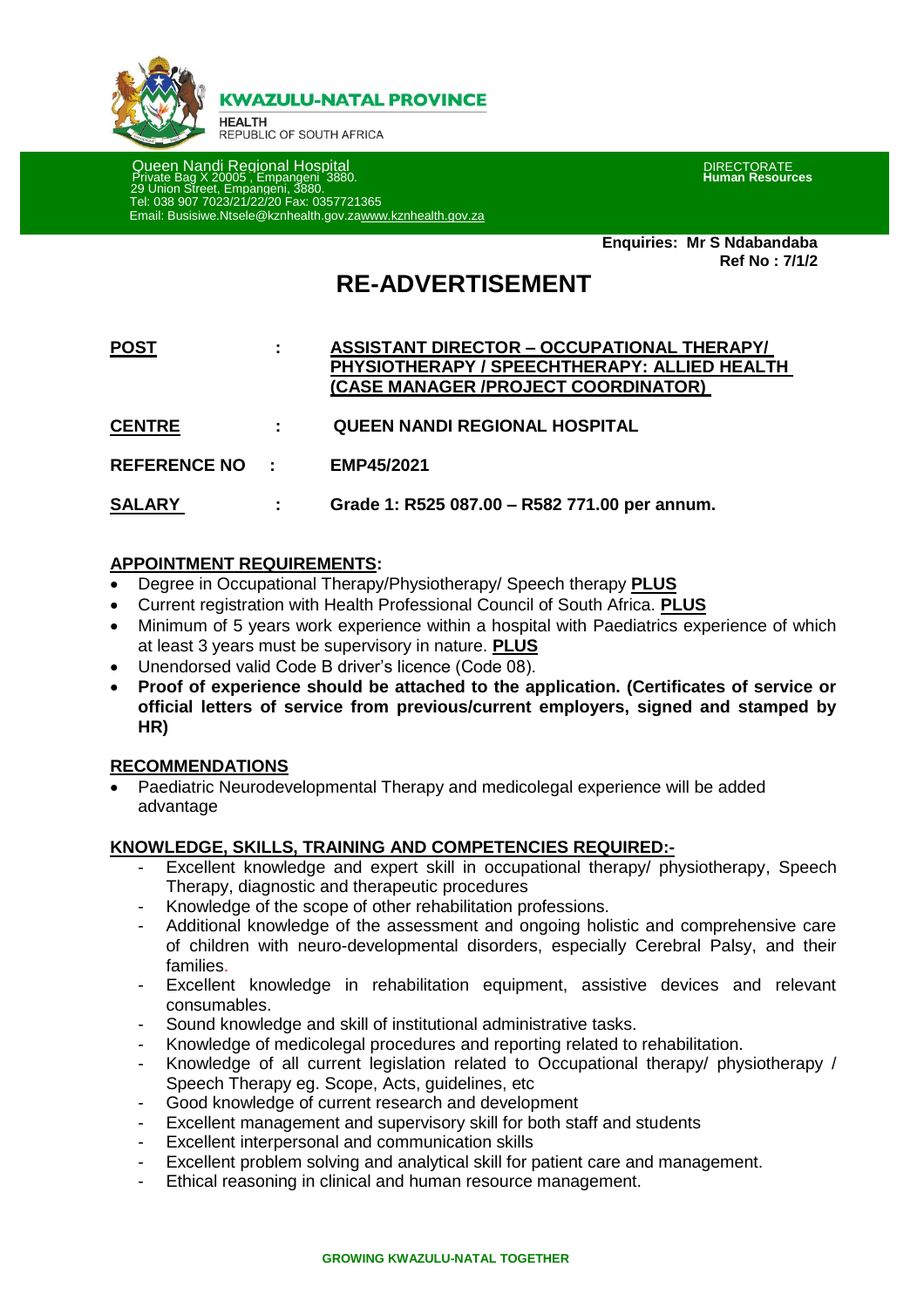

#### - 2 - **ASSISTANT DIRECTOR – OCCUPATIONAL THERAPY/PHYSIOTHERAPY / SPEECHTHERAPY: ALLIED HEALTH (CASE MANAGER /PROJECT COORDINATOR)**

- Good leadership, flexible, innovative, resourceful and creative with excellent organisational and time management skills
- Good I.T. knowledge and skills excel, word and power point

## **KEY PERFORMANCE AREAS:**

- Overall management of the allied medicolegal service for the Northern Region of KZN (area 3).
- Monitor and coordinate all rehabilitation services (Physio, OT, speech, Audiology) and other relevant services (Psycho-social, Nutritional, medical and surgical) for all medicolegal patients between Queen Nandi Hospital and Ngwelezana Hospital, private practitioners, drainage hospitals and legal services as needed.
- Ensure coordinated bookings for lodging, assessment, treatments, block therapy, NGO consultations, legal consultations, and other medical professional consultations.
- Manage a case load, assess and treat patients when indicated and provide an expert opinion on rehabilitation services.
- Audit, compile and produce comprehensive medicolegal assessments, progress reports and quantitative costing for all holistic comprehensive care.
- Audit and review case progress
- Liaise with the legal department and associated legal professionals to determine the needs of each case, evaluate plaintiff rehabilitation reports, prepare court documents, and appear in court as needed.
- To facilitate appointments and referrals to all relevant medical professionals and other role players as directed by the assessing and treating rehabilitation staff.
- Develop strategic and operational planning for the Centre of Excellence at Queen Nandi and Ngwelezana Hospitals
- Develop policies, clinical guidelines, operational procedures and quality assurance processes for the Centre of Excellence.
- To supervise all staff and students allocated to the service and ensure effective staff utilization.
- Ensure a comprehensive training programme with research and analysis for medicolegal services.

## **CONTACT ENQUIRIES: DR M SAMJOWAN - 035 907 7008 CLOSING DATE: 21.01.2022**

# **DIRECTIONS TO CANDIDATES:**

- 1. The following documents must be submitted:
	- a. Application for Employment Form (Z83), which is obtainable at any Government Department or the website : [www.kznhealth.gov.za.](http://www.kznhealth.gov.za/) Z83 application forms must be completed and signed
	- b. Certified copies of highest educational qualification not copies of certified copies.
	- c. Professional Registration Certificate.
	- d. Comprehensive Curriculum Vitae together with Copies of ID, Valid Drivers Licence (if applicable)
- 2. The reference number must be indicated in the column provided on the form Z83 **e.g.** EMP 27/2011.
- **3. NB: Failure to comply with the above instructions will disqualify applicants.**
- 4. People with disabilities should feel free to apply.
- 5. The department is an equal opportunity, affirmative active employer, whose aim is to promote representivity in all occupational categories in the Institution.